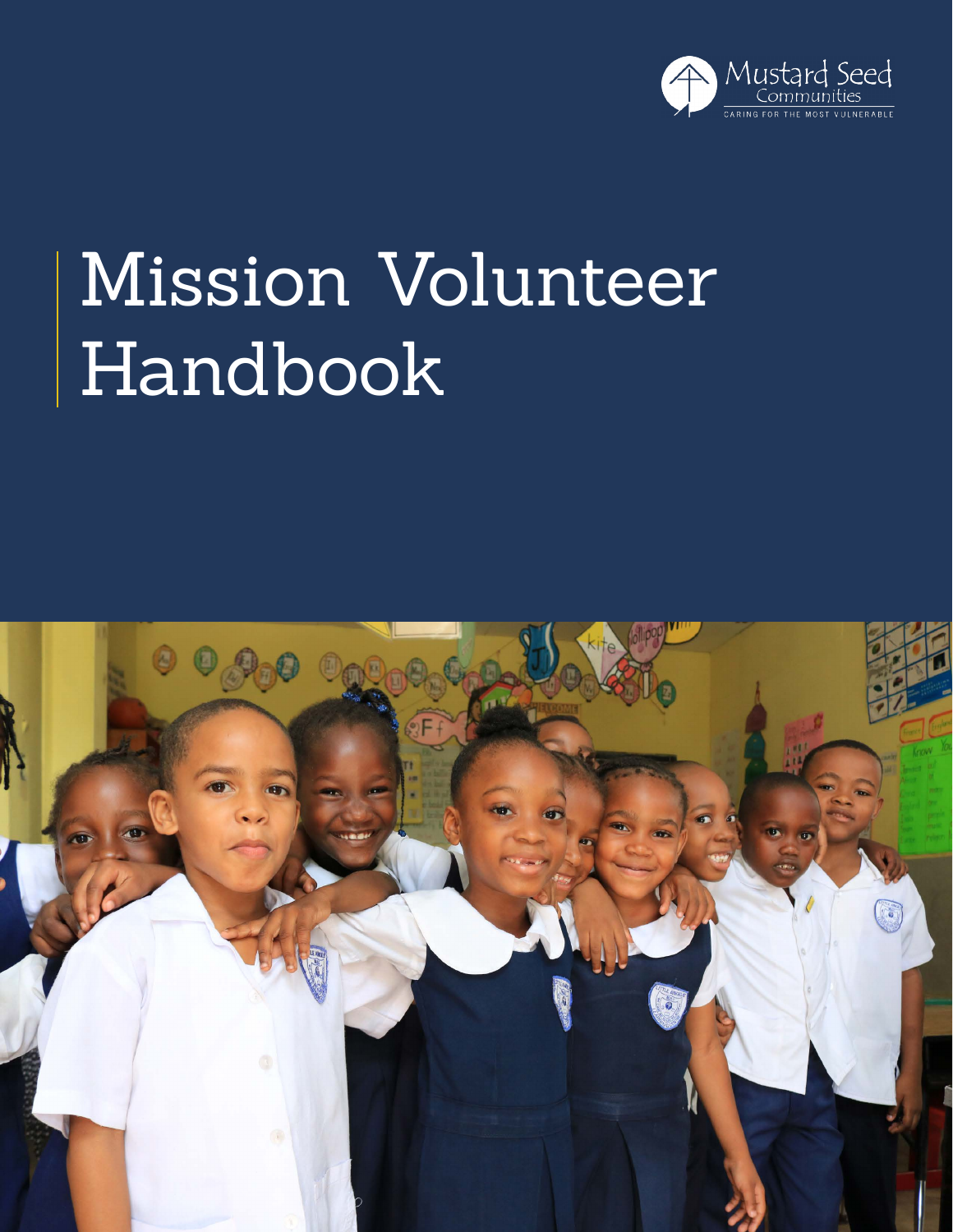

### Table of Contents

| <b>Message from Msgr. Gregory</b>       |    |
|-----------------------------------------|----|
| <b>Contact Us</b>                       |    |
| <b>Frequently Asked Questions</b>       | 5. |
| <b>MSC Rules and Guidelines</b>         | 10 |
| <b>Volunteer Norms and Expectations</b> | 12 |
| <b>Photo and Social Media Policy</b>    | 1Δ |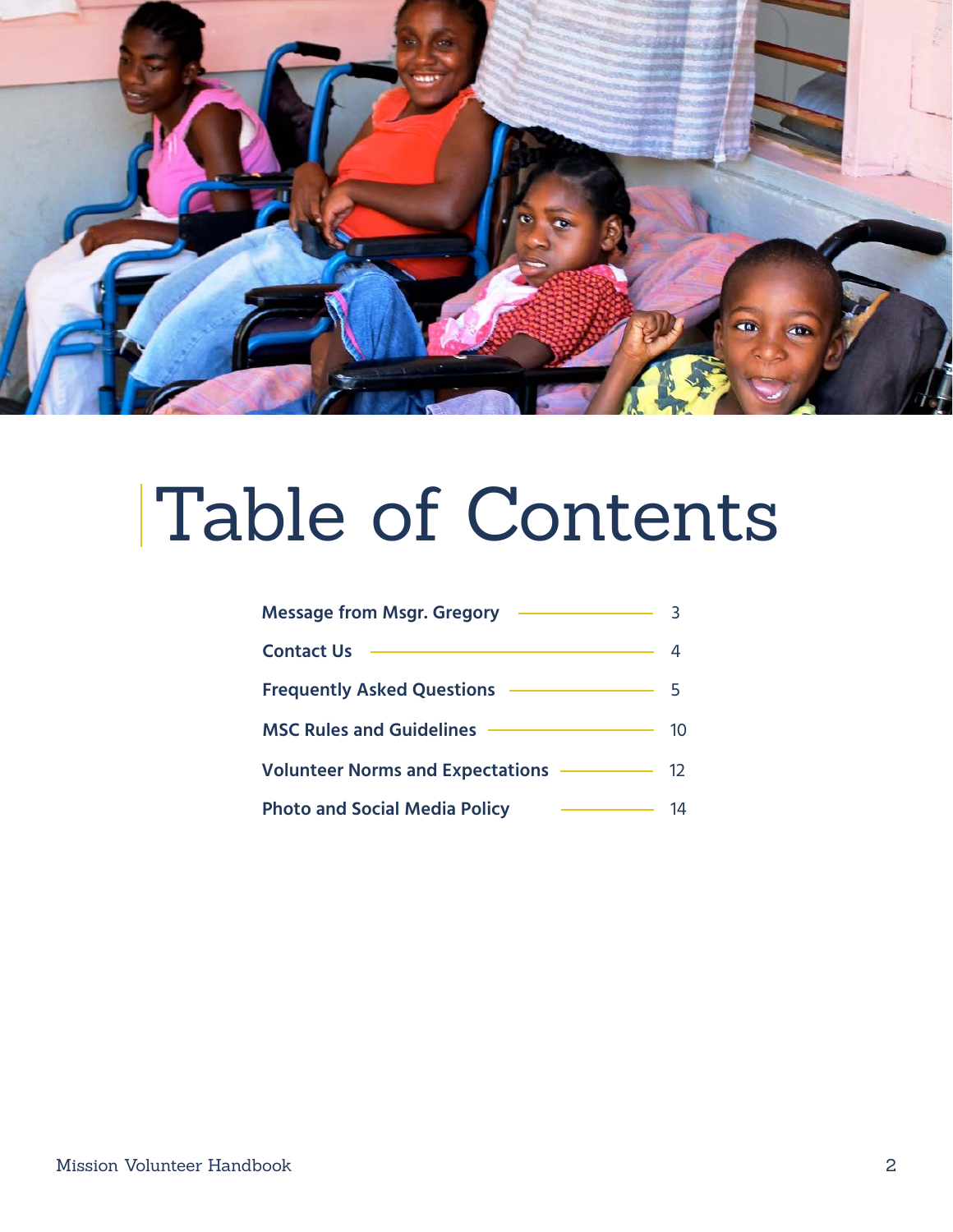# <span id="page-2-0"></span>A Message from Msgr. Gregory

### **Begin Your Journey By Reading A Message from Msgr. Gregory:**

For reasons unbeknownst to you and me, God has chosen you to begin this journey. Thank you for answering His call and choosing to humbly serve our children and staff. It is our prayer that God will continue to reveal Himself in the time of your preparation for your trip and of course during your stay in our homes. I thank you for sharing your time, talents and discipleship with us and look forward to meeting you.

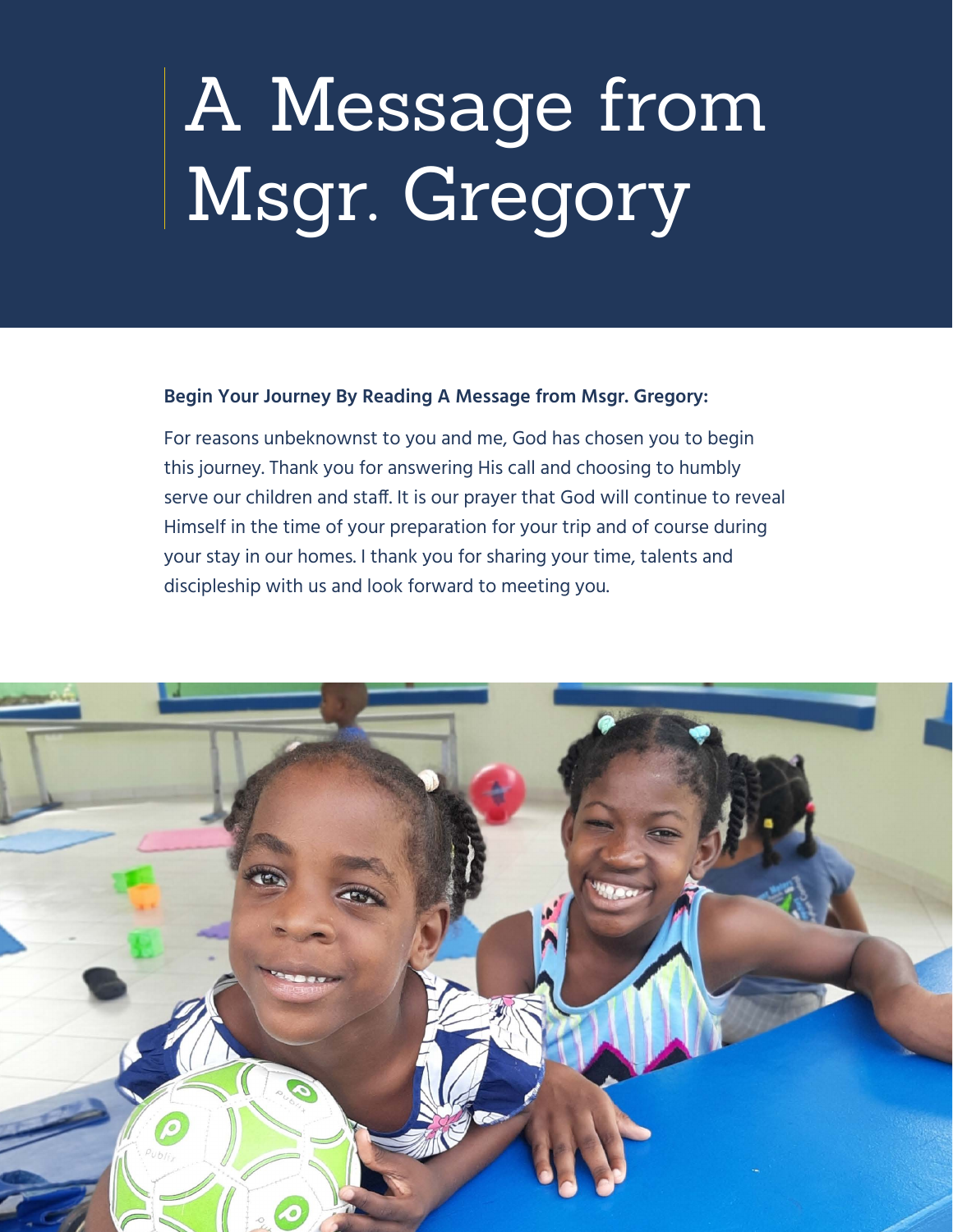# <span id="page-3-0"></span>Contact Us

**Msgr. Gregory Ramkissoon** Founder of Mustard Seed Communities

**Contact Information** 29 Janes Avenue | Medfield, MA | 02052 Phone: 508-242-9622 | www.mustardseed.com

**Colleen O'Hara – Associate Director of Volunteer Engagement, MSC USA** Phone: 508-544-4681 | Email: colleen.ohara@mustardseed.com

**General Inquiries – missiontrips@mustardseed.com**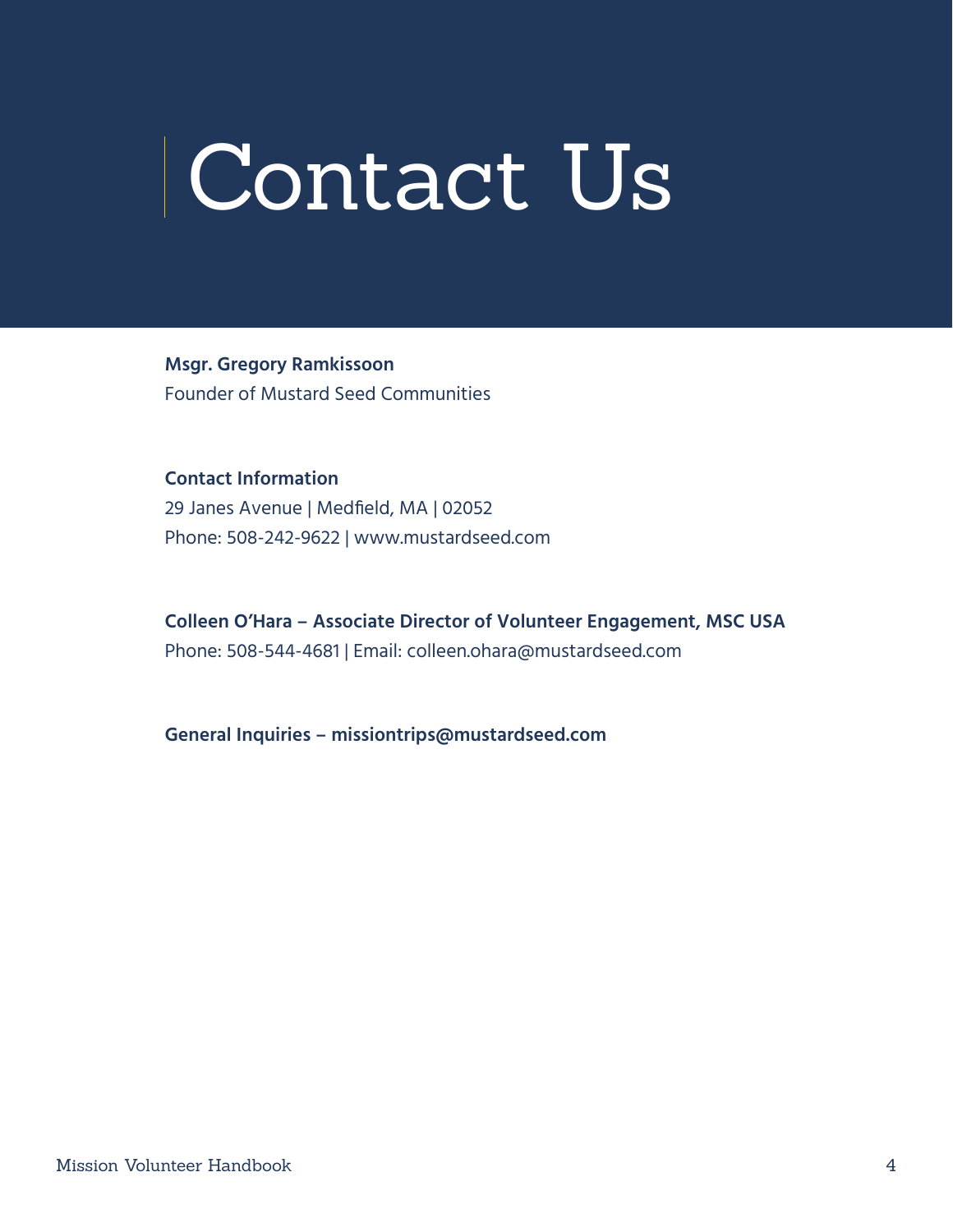## <span id="page-4-0"></span>Frequently Asked Questions

### **Who are the residents of Mustard Seed Communities?**

MSC cares for several hundred children and adults with special needs. A majority of them cannot speak, so you will need to learn to communicate by other means. Some residents are mobile and others are confined to a bed or wheelchair. Many have twisted and tiny limbs, but some are VERY mobile and will run up to greet you with a hug. The sooner you reach out to them, the sooner your heart will begin to open to them. If anyone on the team has questions about how to hold a child, if it's okay to move them or help feed them, the caregivers will be more than happy to help. Please just don't be afraid to ask. The caregivers work with the residents on a daily basis and will be able to give advice pertinent to each specific child. They know their tendencies and give great advice.

### **What projects will my group work on?**

First and foremost, all groups will have scheduled time to interact and play with the residents. Interaction with the residents is more important than finishing a project. Each group will also have a work project that may include light construction, painting, farming or landscaping. The Mission Program Manager will be able to give you an idea of the project(s) your group will be doing as your trip approaches. While we all like to feel as though we've accomplished something tangible on a mission trip, we ask you to always be open and flexible when it comes to your group's work projects. We will do our best to coordinate a meaningful project that you will feel great about when your week is over. If you have someone on your team with specific skills that you think may be useful to MSC, tell us and we will take that into consideration when planning your projects.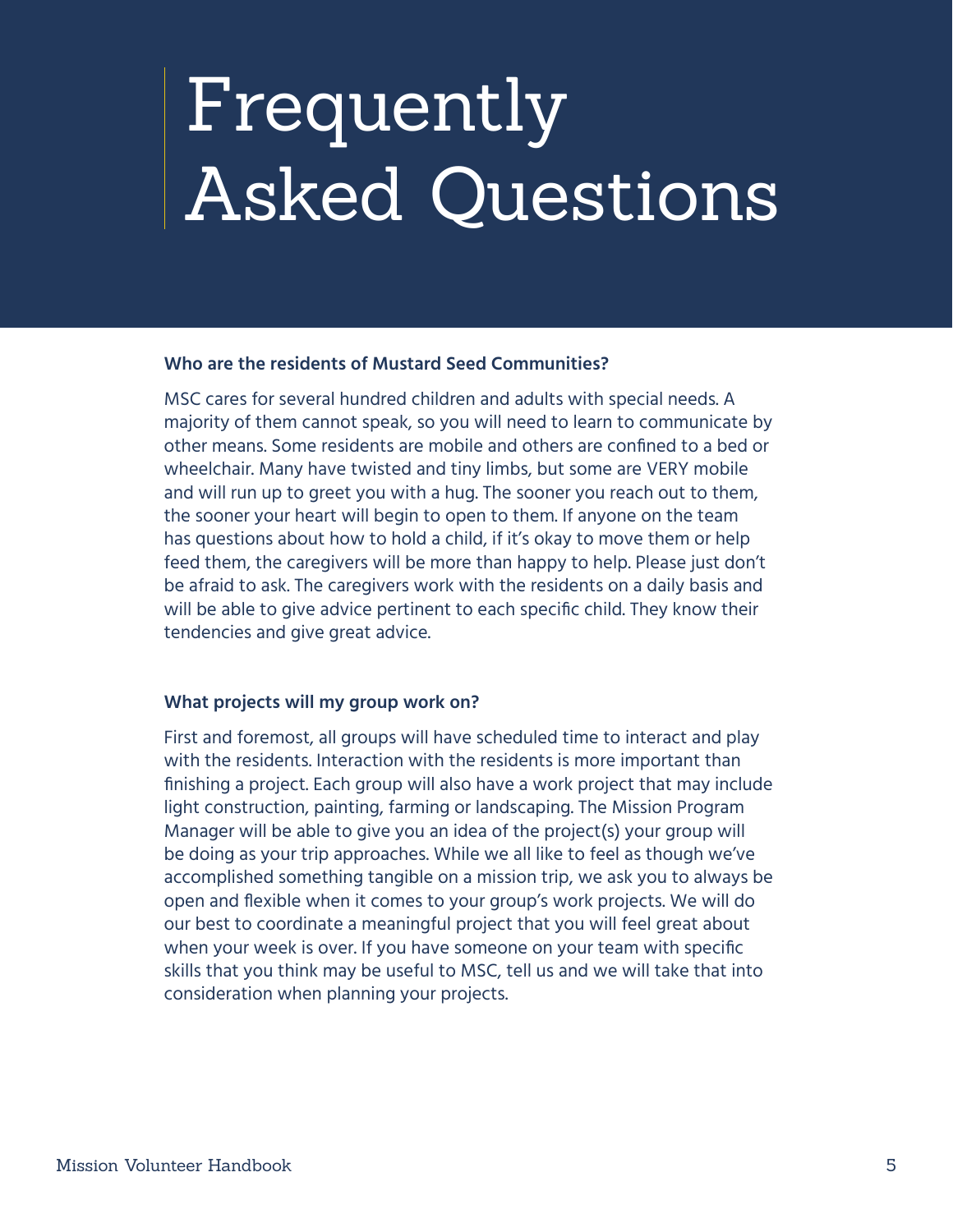### **What is life like on a mission trip with MSC?**

Every day brings an opportunity to rise early and spend time with the residents whether it is to feed them, play with them, or simply be in their presence. Throughout your trip, you will build community within your team and with the staff and residents of Mustard Seed Communities. Each day is filled with time to reflect, share, and pray. You will also get the opportunity to experience the culture and enjoy a "day out" in the local community. Keep your mind and heart open. That is the best way to ensure that you have a fulfilling mission experience. Be present and willing to learn from all those you meet. Click [here](https://drive.google.com/file/d/1uqe0sNJUE3DWoYarwU1k2jyjhOFmvhJ9/view?usp=sharing) to find a detailed sample of an MSC mission trip schedule. You will also find the schedule at the end of the handbook.

### **What is expected of an MSC mission volunteer?**

We hope that while you're on a mission trip, you will think of the experience as a retreat – you are getting away from the convenience of home, hot showers, electronics and your everyday life so that you can care for the MSC residents. Be present for them, the staff and your fellow mission volunteers.

### **How much does the trip cost and where do I start?**

The minimum donation to MSC is \$950 per person excluding airfare. We encourage you to set your fundraising goal high and raise more than the required minimum donation. Over 50% of your minimum donation goes directly to caring for the residents.

### **Where do I begin?**

Your team leader will send you a link to join your team through our online fundraising platform, called TeamRaiser. Register to join your team online and set up your personal page ASAP.

The online registration process requires a \$15 deposit which is applied to your minimum fundraising goal of \$950.

### **What are some ways to successfully fundraise?**

One way volunteers can be successful at fundraising for MSC is by making the appeal personal - be sure to tell your story and personalize your fundraising page with that story. You can also create a personalized URL that is easy to remember and share. Just click "URL Settings" from within your Participant Center on TeamRaiser and choose a shortcut URL.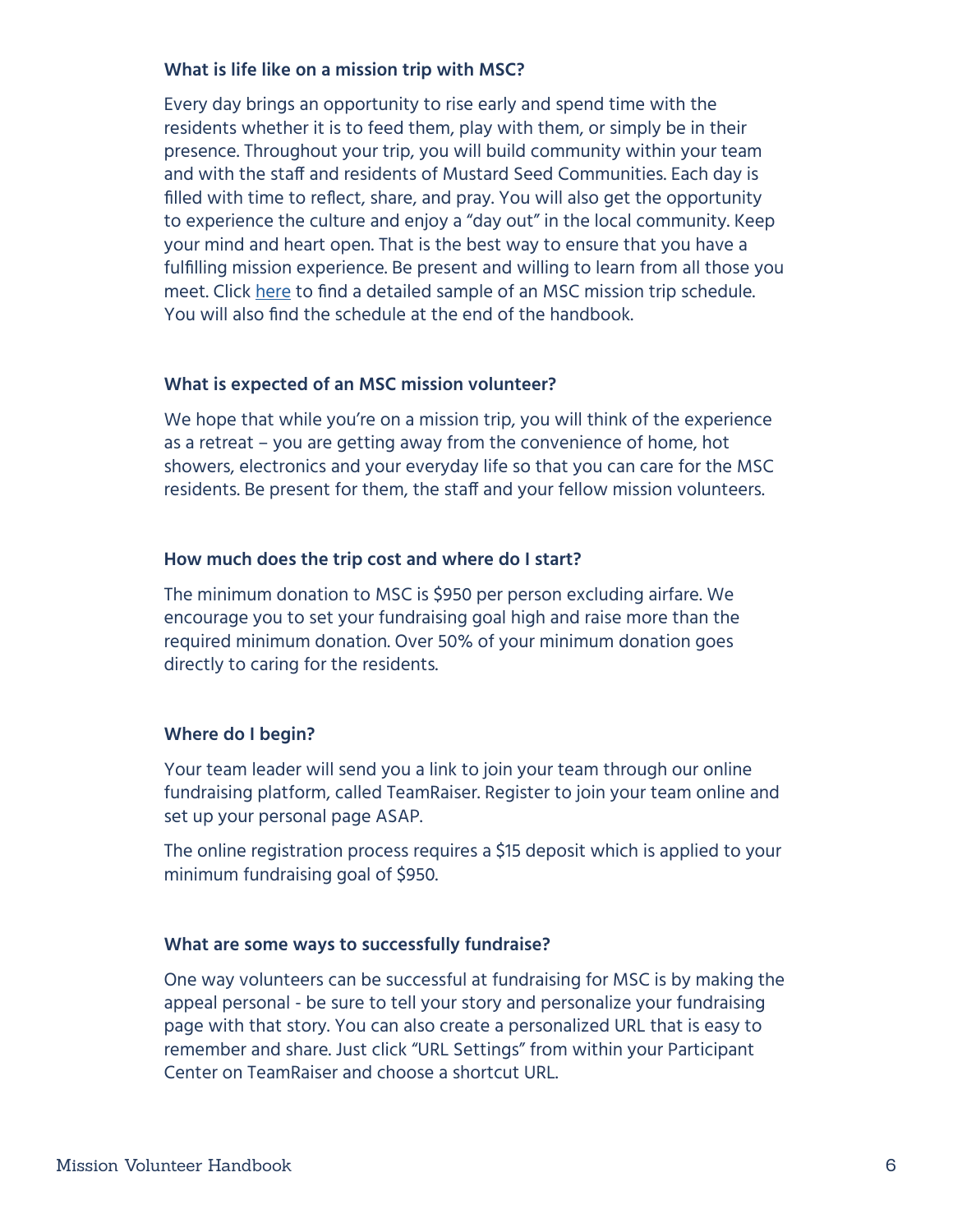Another way to share your story is by setting up a Facebook fundraiser. On average, volunteers who fundraise on Facebook raise \$500 more than volunteers who do not. To set up a Facebook fundraiser, click the "Connect Fundraiser to Facebook" button in your participant center. Log in to Facebook and follow the steps to set up your fundraiser. A post will automatically go on your timeline notifying your friends that you've created a fundraiser. Any gifts that are made to this Facebook fundraiser will automatically be added to your mission page.

We suggest that you follow us on [Facebook,](https://www.facebook.com/MustardSeedCommunities) [Instagram](https://instagram.com/mustardseedcommunities/), and [Twitter](https://twitter.com/MustardSeedComm) to stay up to date on what's happening at Mustard Seed. To meet our residents and learn more about MSC, you can go to our [Youtube channel.](https://www.youtube.com/channel/UCzrMnV3mm6XRkomRC2LI5Dw) We also encourage mission volunteers to look at our [Peer-to-Peer fundraising tips](https://www.mustardseed.com/blog/peer-peer-fundraising) for ideas.

We understand fundraising can be challenging, but we really appreciate your efforts and your willingness to share your story and ours to help improve the lives of our residents!

### **Do I need a background check before traveling with Mustard Seed Communities?**

Yes, Mustard Seed Communities is fully committed to ensuring the safety of the most vulnerable population to whom the organization ministers.

Criminal background checks are one of the strategies used to ensure the safety of the residents in our care. Mustard Seed Communities policy is to conduct criminal background checks on all volunteers over the age of 18 at the time of registration and to repeat them annually should the volunteer travel again after a year.

When you register for the team, you will receive this [link](https://app.sterlingvolunteers.com/promoorder/c416bfff-66e8-49ae-81cf-77371c4563ec) in the sign up email that will direct you to our background check site, Sterling Volunteers. The cost is \$17.50 annually, plus any [applicable court fees](https://www.mustardseed.com/sites/default/files/SV_JurisFees_CountyState.pdf). Due to record-keeping fees, certain states ( CO, DE, FL, HI, IA, ME, MT, NE, NY, SD, UT, VT, and WI) and certain counties in the U.S. may be subject to additional fees. Please click the link above or check the [FAQ page](https://www.mustardseed.com/mission-trips/frequently-asked-questions) on our website to see if these fees apply to you.

### **What Should I Bring?**

For a detailed list of what to bring, see the [packing list](https://drive.google.com/file/d/1Ay6AzaPW6m9MvZxSWVwUlAF56YQaaxOY/view?usp=sharing). This can also be found at the end of the handbook. We recommend that you pack lightly- **plan to live simply for the entire week**. You may be surprised to see what you are able to live without! If each mission volunteer packs their personal items in a carry-on bag, then checked bags can be used for donations.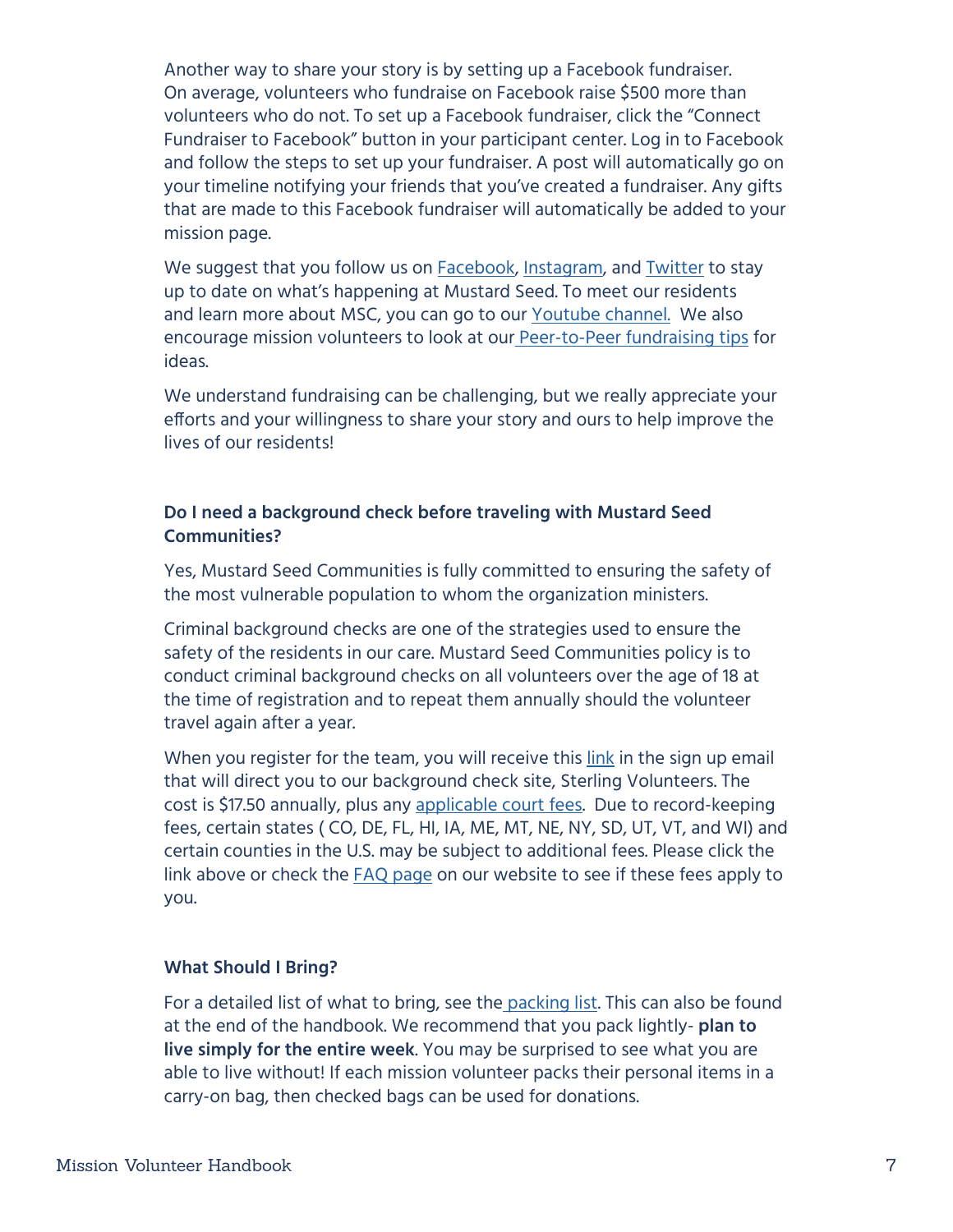Please keep in mind that the needs at Mustard Seed are constantly changing when collecting donations to bring in your luggage. If you have any questions about in kind needs, you can either check with the MSC USA Office or contact your Mission Team leader for the most updated in kind needs list. Your group will need to submit an itemized list of all donations and their values to MSC before the trip.

### **How will we get to our destination?**

All travel arrangements will need to be coordinated by your Mission Team leader and your group. Your group will purchase the airline tickets on your own. We recommend that you research flights and purchase your airfare as soon as possible. Once you arrive in country, MSC will meet you at the airport and handle all local travel accommodations, including your day out.

### **Will there be any out of pocket expenses?**

Before and during your trip you will want to have some money to cover small additional expenses such as souvenirs, your day out and other miscellaneous items. We caution mission volunteers from bringing large amounts of cash. For further clarification on your day out expenses and what you can expect, please contact missiontrips@mustardseed.com.

### **What safety measures are in place to protect mission volunteers?**

The safety and security of our mission volunteers is MSC's first priority. All MSC locations are secured and gated and have security 24 hours a day. As with any international destination, you need to exercise common sense and use caution when outside the MSC facilities. Each mission group is accompanied by an experienced driver and a Mustard Seed Communities mission representative when traveling outside of MSC properties.

The mission representatives, who are employees of MSC, supervise all volunteer activities and stay with the mission group throughout the day and evening. Mustard Seed Communities has been safely operating mission trips for over twenty years.

### **How will COVID-19 impact my mission trip?**

All volunteers and mission personnel must be fully vaccinated and must travel with a copy of their vaccination card. Volunteers are required to test according to country protocols and [CDC guidelines.](https://www.cdc.gov/coronavirus/2019-ncov/travelers/international-travel-during-covid19.html)

Wearing of masks is mandatory in all spaces (volunteers should travel with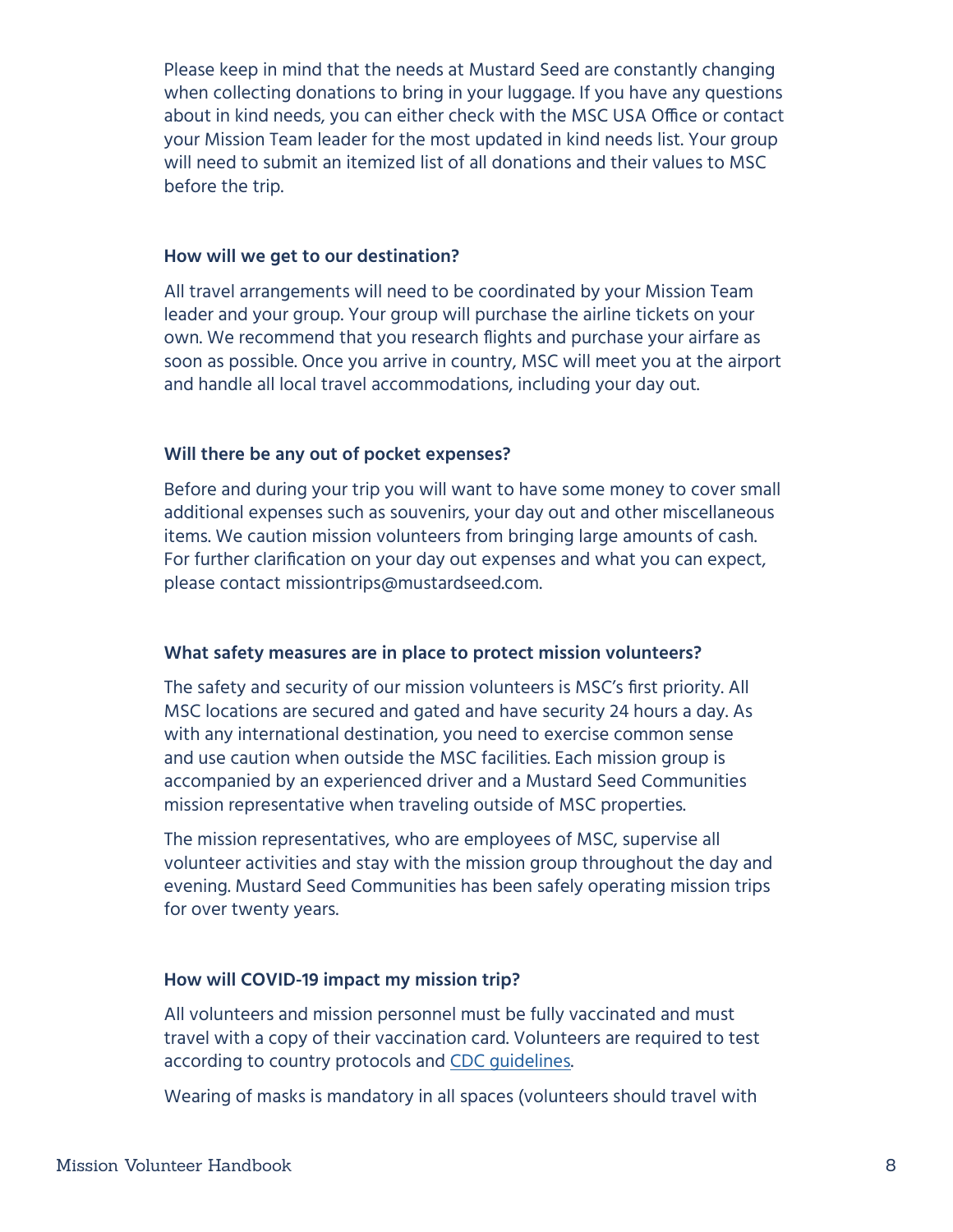their own masks and other personal protective gear). Temperature checks will be done and recorded at various intervals by the Missions Representatives.

For more detailed information on our COVID-19 protocols, click [here.](https://docs.google.com/document/d/1IhzaYnnhIt9XZmr_WkbZCCqWj0_19qs4/edit?usp=sharing&ouid=104853913039431522010&rtpof=true&sd=true)

### **Does MSC provide insurance for mission volunteers?**

To protect our mission volunteers while traveling internationally, MSC has engaged the services of CHUBB to provide emergency travel assistance, accident and sickness insurance, medical evaluation, quarantine, evacuation and repatriation coverage. Prior to your departure, the mission leader will receive a Certificate of Insurance, ID card, and FAQs page which should address any questions you might have. This coverage is valid for the days you are traveling and is included in the cost of your trip.

Insurance will pay expenses incurred for up to \$2,000 for all covered expenses if you are subject to a quarantine for any contagious disease that prevents traveling, such as COVID-19. Mustard Seed Communities has a designated quarantine location should mission volunteers need to use it.

### **When do you need to pay for the trip?**

We need to have full payment for the trip 30 days before you leave. We are responsible first to our residents and homes therefore MSC reserves the right to cancel a trip if the final payment is not received.

### **What happens if we have to cancel?**

All deposits and donations are non-refundable. If an individual mission volunteer has collected funds and does not go on the trip, those funds are added to the group funds.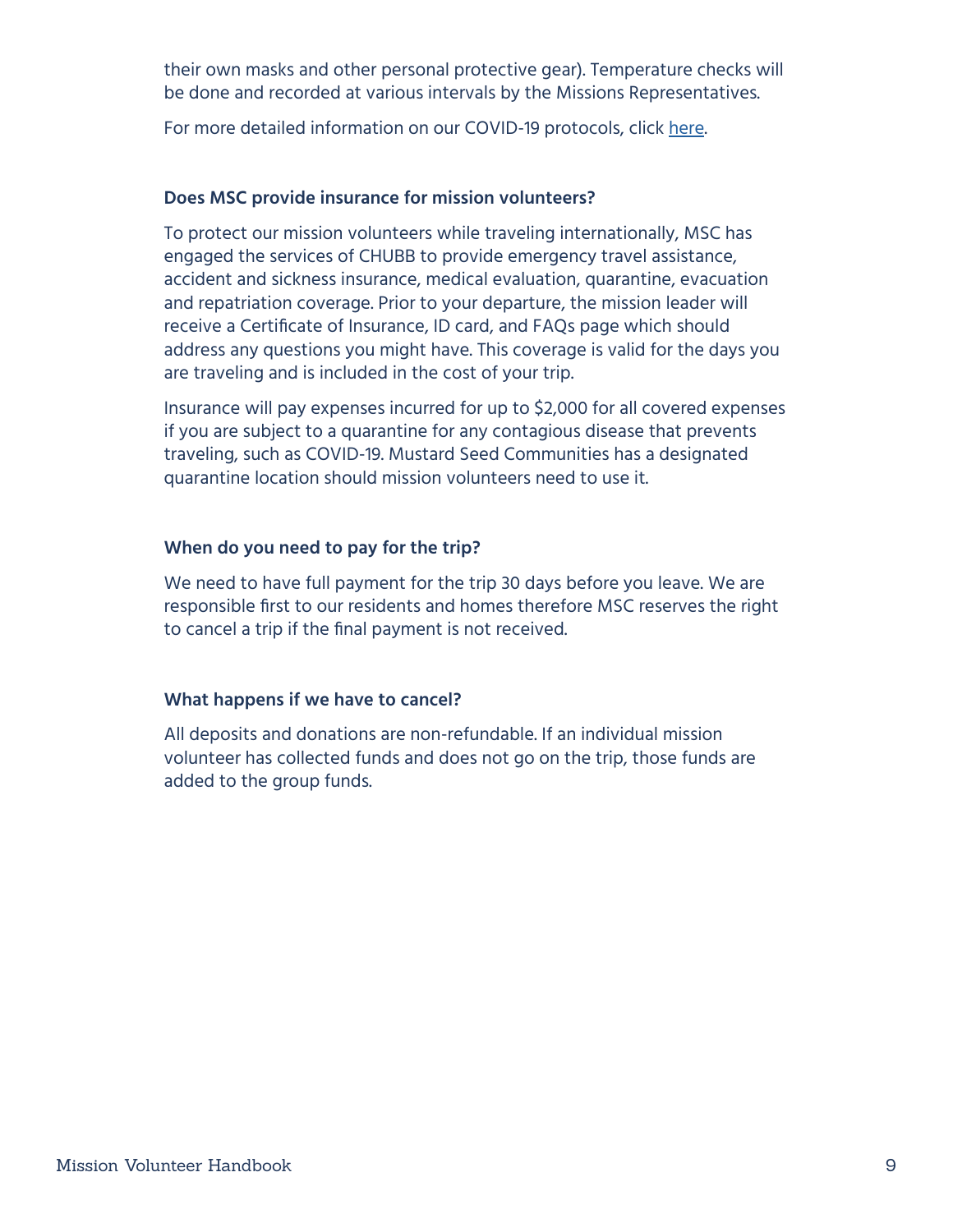## <span id="page-9-0"></span>MSC Rules and Guidelines

Thank you for choosing to spend this time with us at Mustard Seed Communities. We welcome you and pray that your experience is both meaningful and impactful. Please keep in mind you are visiting a foreign country and you are representing your country and Mustard Seed Communities. Remember that this trip is about immersion into a culture. As you travel and experience the country, please keep an open mind and heart to learning new things and stepping outside your comfort zone. We thank you in advance for your service, dedication, and cooperation.

**Culture** – We ask that you act respectfully toward the local community. The way of life may be different than what you are used to, so we hope you use this time to embrace, not dwell on, these differences. We especially ask that you be sensitive to all employees of MSC. In group reflections, you may want to share about the differences you are experiencing. Just be mindful of when you are sharing and be open to asking questions to learn more about the local culture.

**Staff Policy** – We request that no money, gifts, or addresses be given directly to any MSC staff or residents. Some groups may plan a staff appreciation as a team, which is encouraged but not necessary.

At the end of your trip, you may request that certain items that you leave be given to specific people. If you leave them at MSC, they will be distributed fairly so that more residents can benefit from your generosity. Sometimes, the residents and staff that have the most interaction with the groups get lots of things and others are overlooked. MSC asks that we allow them the discretion to distribute items more evenly.

**Safety** – While traveling internationally, you should always be aware of your surroundings. In urban or crowded areas, pay particular attention to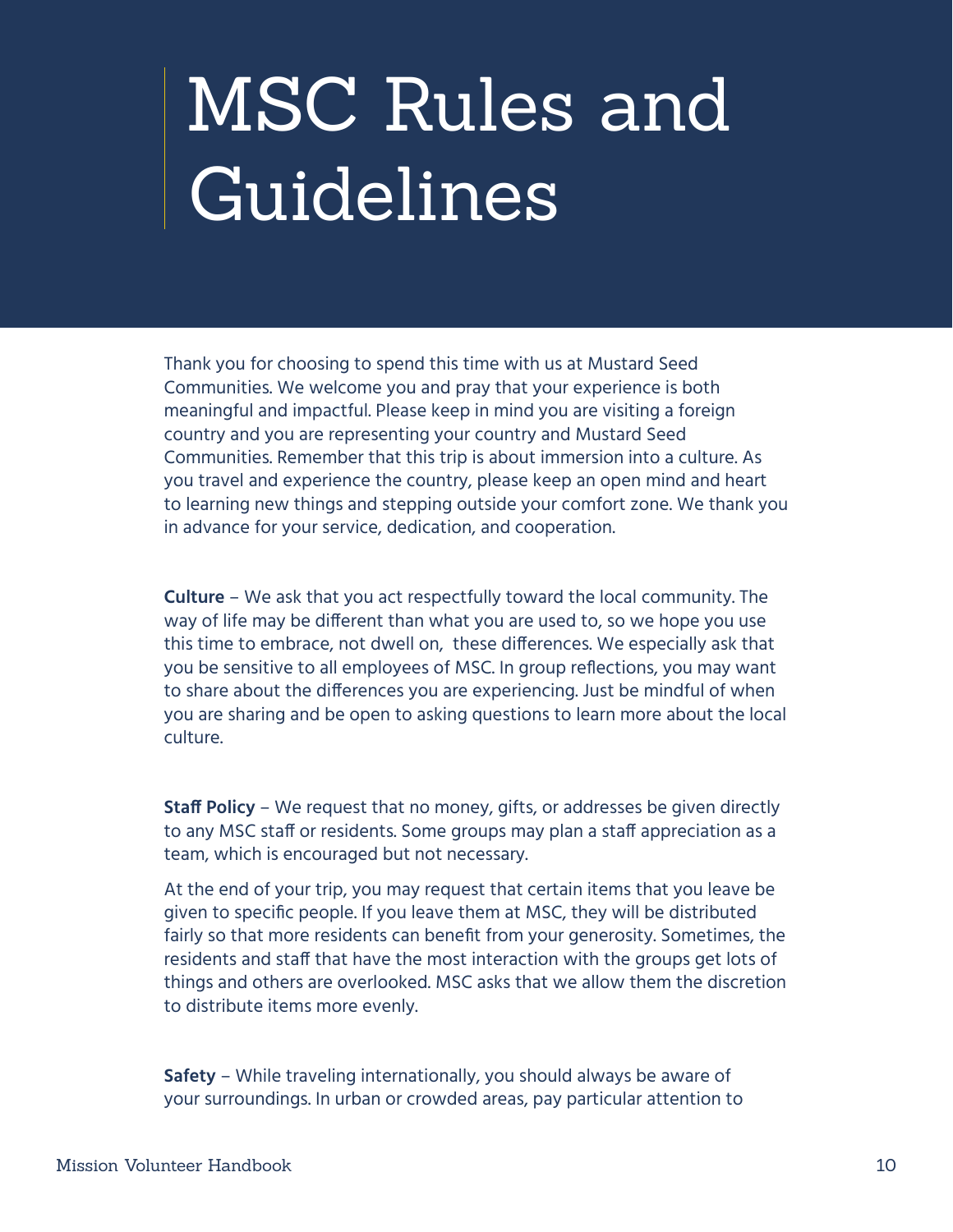your belongings, as crime and petty theft are a more common occurrence in those environments. In general, locals know why you are in their country and respect the fact that you are there to help. MSC provides security personnel during transports at MSC sites, and there is security where you are staying.

### **To ensure a safe mission trip experience:**

- Do not carry excess cash or wear unnecessary jewelry or valuables.
- On arrival at MSC, give all valuables (tickets, passports, large sums of money) to your group leader who will put them in a lockbox for the duration of the trip.
- Stay with your group at all times and don't leave the MSC compound unless it is absolutely necessary.

### **If you need to leave in an EMERGENCY:**

- Inform your group leader
- Go in groups of at least three or four
- An MSC security guard or local staff member must accompany you.
- When traveling on the bus, please keep hands and arms inside the bus at all times.
- Beat the heat wear a hat and sunscreen and drink more water than you would ever think possible – dehydration and excessive exposure to the sun and heat can lead to headaches, nausea and other undesirable conditions.
- Take care of yourself for the group's sake.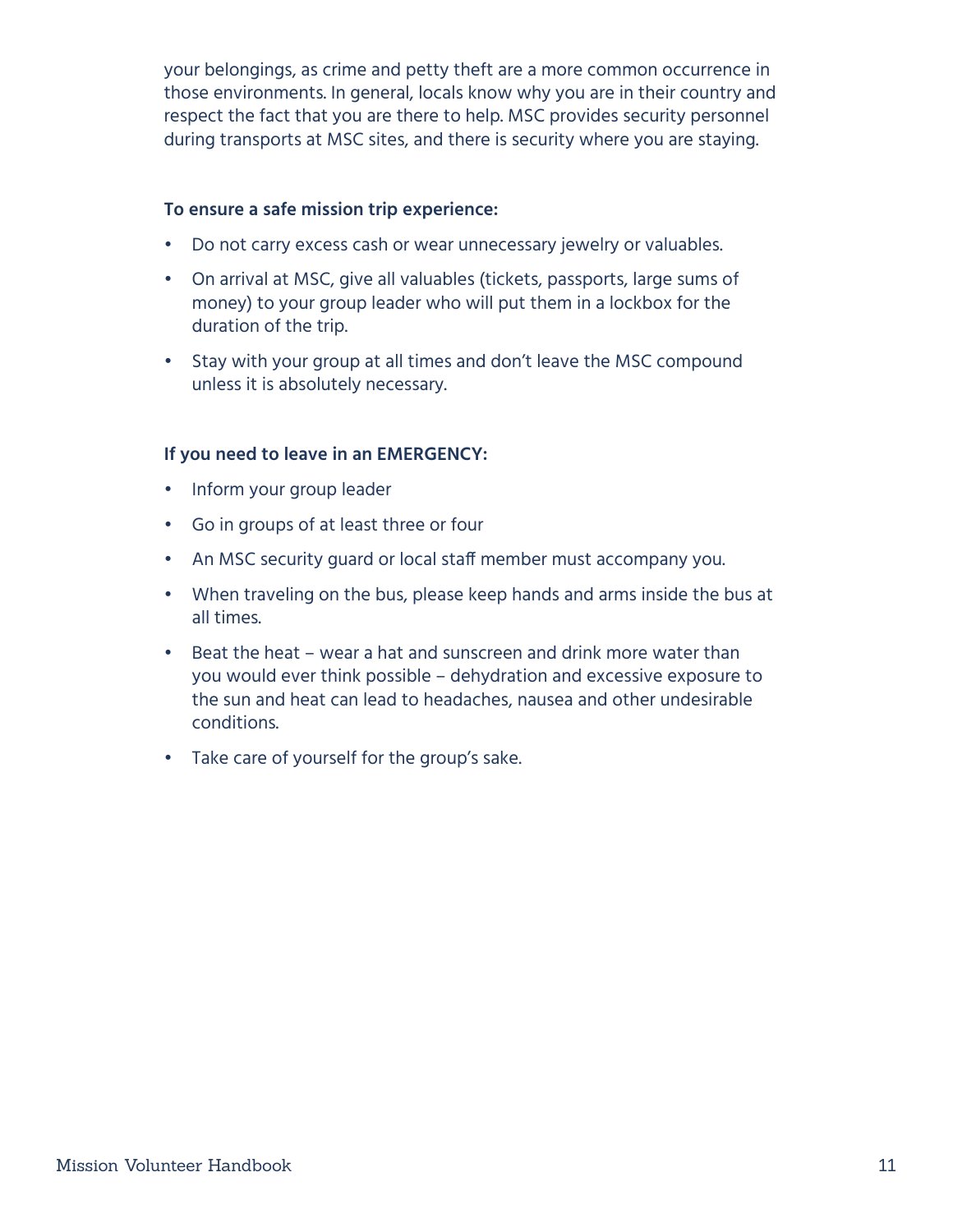# <span id="page-11-0"></span>Volunteer Norms and Expectations

- **1. Participate, don't anticipate** Be flexible and patient. Sometimes the plan for the day may change and we hope you keep an open mind going into each day and stay present to the moment.
- **2. Personal accountability** Be respectful of one another and MSC properties. Mustard Seed Communities is a home and a family to all our residents and staff. As volunteers, we hope you too feel at home with us and treat our facilities with the same care as you would your own home. Also please be aware and sensitive to cultural differences that may arise and use this opportunity to respectfully learn about a new culture.
- **3. Toilet paper and water are in limited supply** Please use sparingly as we have little supply. Check to make sure the water is not left running.
- **4. Showers**  When showering, be considerate of the quantity of water you are using. In most of the cities MSC is located in, the city tends to shut off the water for most of the day. Therefore, a tank with water will be filled for showering and drinking. Please take military showers. In other words, get wet, turn the water off, shampoo and lather up, then turn the water back on to rinse off. This will ensure that everyone is able to have enough water to shower!
- **5. Sleeping Quarters** Each apostolate has both male and female dorms. Please maintain respect for everyone's personal space and boundaries in the dorms.
- **6. Waste** Please do not waste food. Only take what you know you will be able to eat. When serving yourself, please be considerate of others who have not yet eaten. If you are concerned about having ample food, kindly bring some snacks to share. If you are concerned about dietary restrictions or personal choices, plan to bring a bag of snacks and or food to supplement what is provided.
- **7. Dishes**  All groups are responsible for cleaning the dining area and kitchen after each meal. The group leader will assign a person or team to take turns washing the dishes each day. Trash can be brought to the designated trash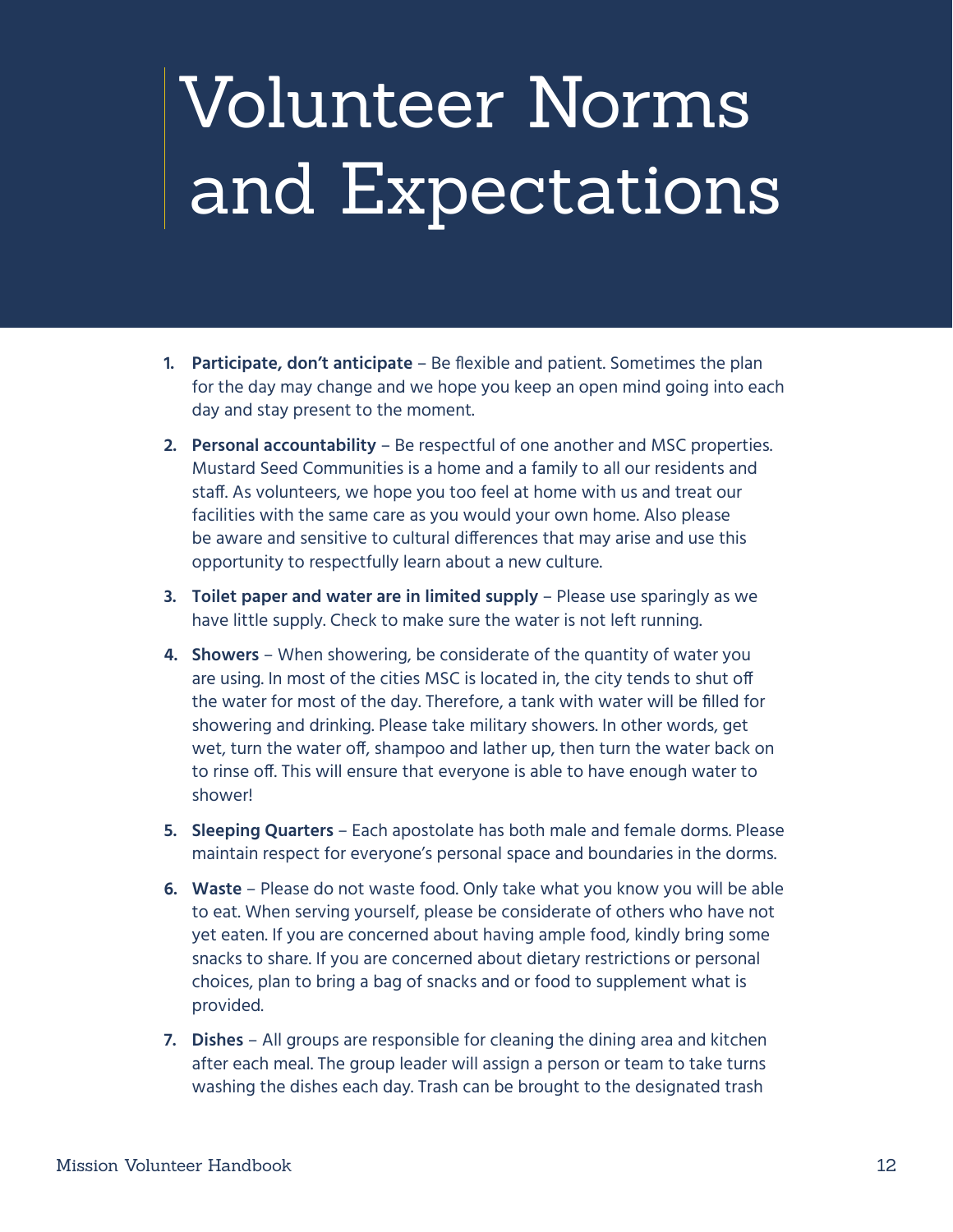area outside of the mission house to discourage pests.

- **8. Quiet Hours** We ask that by 11:00 p.m. the lights are out in the designated sleeping area and quiet hours are observed to respect each other and the apostolate community. We also ask that all volunteers be inside the mission house by 10:00 p.m.
- **9. Respectful Dress** When packing, please consider bringing appropriate clothing to wear. Although we understand it may be hot, please dress modestly, refraining from tank tops, spaghetti straps, short shorts, two-piece bathing suits, and similar. For Mass, we ask that you bring long pants, such as khakis, collared shirts or a nice top, a skirt or a dress to wear.
- **10. Mass** Please ensure that your group takes the time to properly prepare for the celebration of Mass. If coming from a work site, please take the time to clean up and when possible change for Mass.
- **11. Prohibited Items** We ask that for the purposes of safety that you do not light candles on the property. Smoking, alcohol and drugs are also not allowed on property. We are home for children, and as such, we fall under the government's policy for protecting children. If use of alcohol, drugs, cigarettes, or open flames is discovered on MSC property, the local government could close the facility.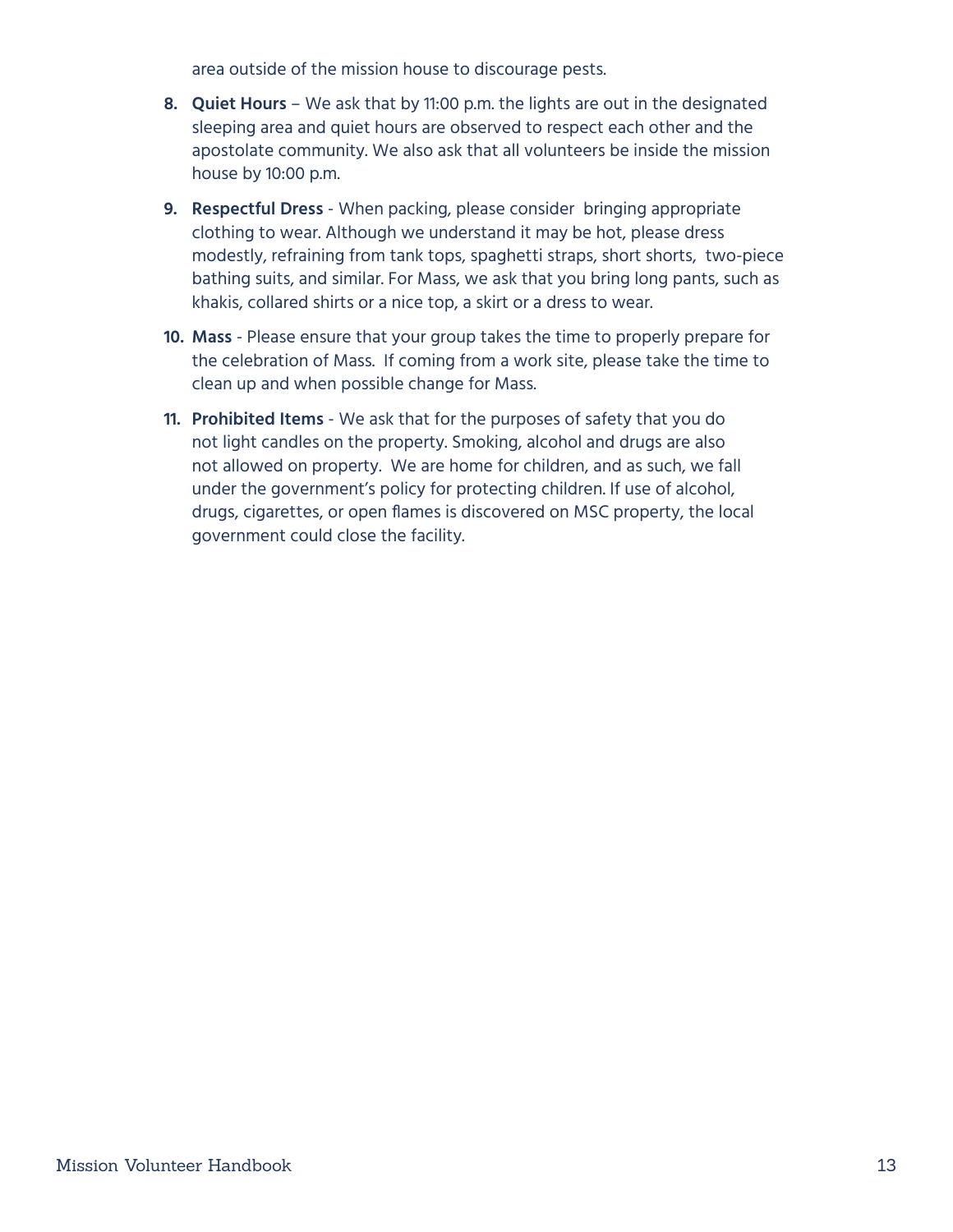### <span id="page-13-0"></span>Photo and Social Media Policy

We love getting amazing photos and video from mission volunteers and encourage you to share your best photos from your trip when you get home! The following policy applies to photographing residents when at Mustard Seed Communities.

- 1. The residents need you to be present while you are spending time with them. Take photographs during group activities like Circle Time or during certain events. Your experience and memories are most important. Before taking a photograph, kindly secure permission from the Administrator or a senior representative of the Apostolate.
- 2. Be respectful of the person/people who you are photographing. Group shots are recommended. Make sure that the individuals are comfortable with their photo being taken. Before taking a photo, ask the people who you are about to photograph if they consent to getting their picture taken. Some residents at MSC may not respond verbally and, in this case, it is important to establish a connection with them before simply taking a photo. If you take a photo of an individual, shots should be longshots and angled.
- 3. Be conscious of who you can and cannot photograph when visiting MSC. Some residents cannot be photographed for their own safety. If you are unsure whether you are allowed to take photographs, ask your Mission Rep or a MSC staff member if there are any restrictions concerning photography. **Residents in the Dare to Care program at Martha's House and Dare to Care in Jerusalem and residents at Matthew 25:40 and Mary's Child cannot be photographed for their safety.**
- 4. Put yourself in the place of the subject you are photographing and think about whether you would like your picture to be taken in that situation. Photograph people in a positive light rather than taking photos of those who may be uncomfortable or in a bad mood.